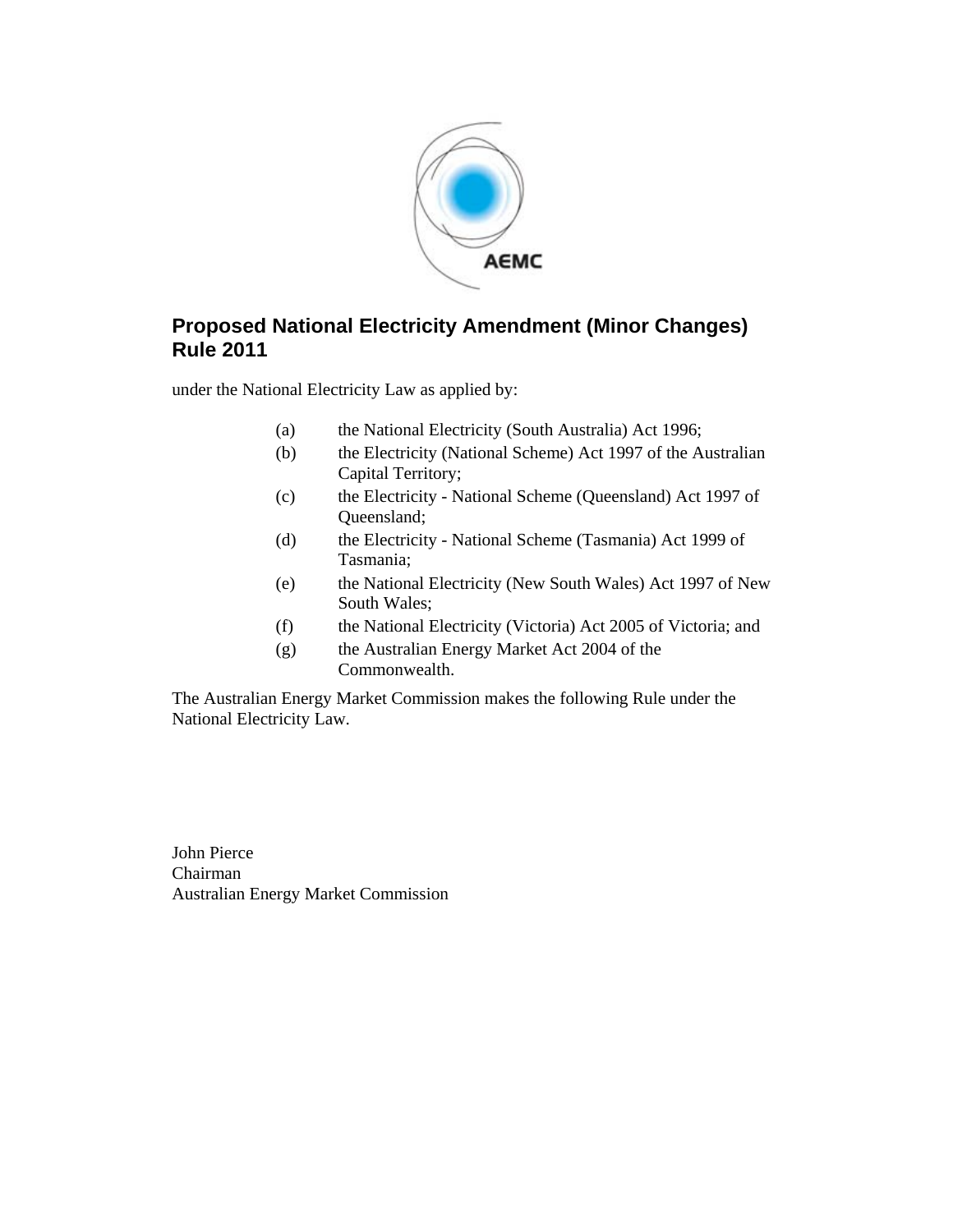# **Proposed National Electricity Amendment (Minor Changes) Rule 2011**

#### **1 Title of Rule**

This Rule is the *Proposed National Electricity Amendment (Minor Changes) Rule 2011*.

# **2 Commencement**

This Rule commences operation on [COMMENCEMENT\_DATE].

# **3 Amendment of the National Electricity Rules**

The National Electricity Rules are amended as set out in Schedule 1.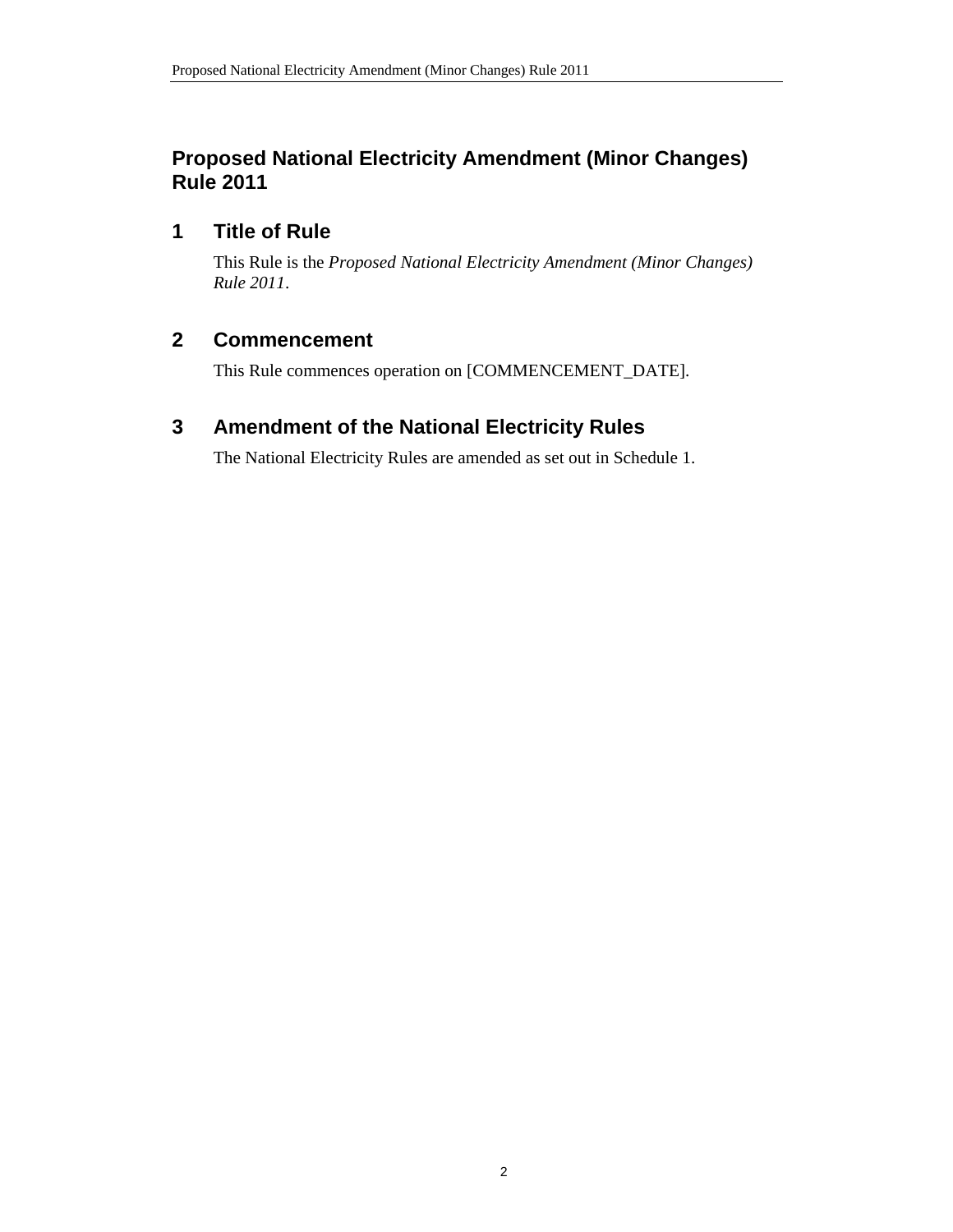#### **Schedule 1 Amendments of the National Electricity Rules**

(Clause 3)

# **[1] Clause 3.1.4 Market design principles**

In clauses 3.1.4(b), omit "Trade Practices Act, 1974" and substitute "*Competition and Consumer Act 2010* (Cth)".

# **[2] Various Clauses**

In clauses 3.7.3(i), 3.12A.2(a), 3.12A.2(b) and 3.12A.2(c), omit "*Jurisdictional Security System Co-ordinator*" and substitute "*Jurisdictional System Security Coordinator*" wherever occuring.

# **[3] Clause 3.8.3A Ramp rates**

In clause 3.8.3A(i), omit "3.8.6(b)" and substitute "3.8.6(a)(2)".

#### **[4] Clause 3.15.1 Settlements management by AEMO**

In clause 3.15.1(a)(3), omit "*negative*" and substitute "negative".

#### **[5] Rule 3.20 Reliability and Emergency Reserve Trader**

In the headings of clauses 3.20.1 and 3.20.9, omit "reserve and emergency reliability trader" and substitute "reliability and emergency reserve trader".

#### **[6] Rule 5.9 Disconnection and Reconnection**

In clauses 5.9.3(a)(1) and 5.9.4A, omit "Trade Practices Act 1974 (Cth)" and substitute "*Competition and Consumer Act 2010* (Cth)".

#### **[7] Clause 6A.17.1 Information to be provided to AER**

In clause 6A.17.1(d)(3), omit "and" where last occurring.

# **[8] Clause 6A.17.1 Information to be provided to AER**

In clause 6A.17.1(d)(4), after ";", insert "and".

#### **[9] Clause 6A.25.2 Contents of pricing methodology guidelines**

In clause 6A.25.2(c), omit ";" and substitute ":".

#### **[10] Clause 6A.25.2 Contents of pricing methodology guidelines**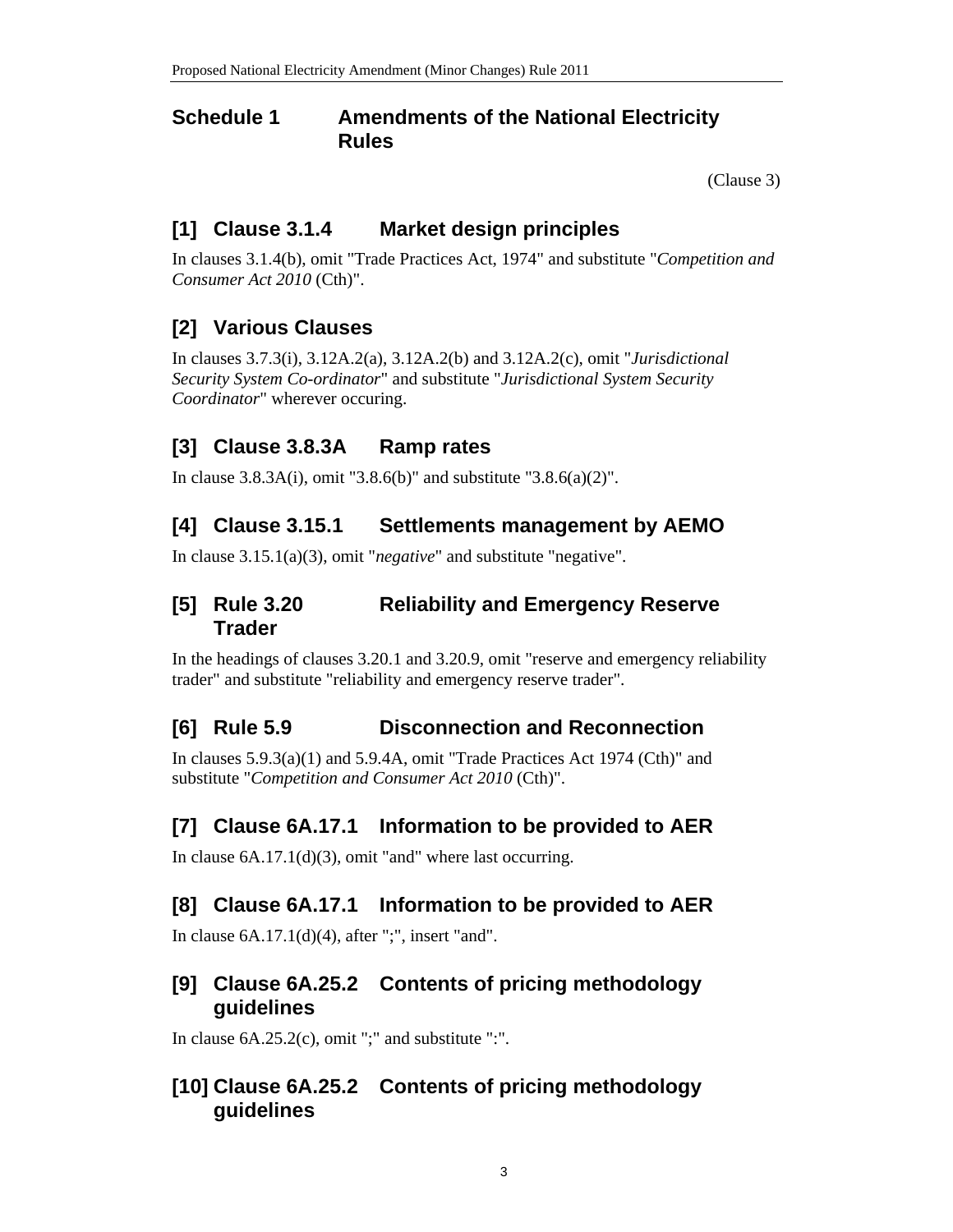In clause  $6A.25.2(c)(2)$ , omit "." and substitute ";".

#### **[11] Clause 6A.26.1 Agreements for prudent discounts for prescribed transmission services**

In clause 6A.26.1(f), omit "Transmission Network Service Provider" and substitute "*Transmission Network Service Provider*".

#### **[12] Clause 6A.27.2 Minimum information to be provided in network service bills**

In clause  $6A.27.2(a)(3)$ , omit ";" and substitute "; and".

#### **[13] Clause 6A.29.3 Allocation over several regions**

In clause 6A.29.3(a), omit "The *Transmission Network Service Providers*" and substitute "*Transmission Network Service Providers*".

# **[14] Clause 7.1.1 Purpose**

In clause  $7.1.1(b)(7)$ , omit "and" where last occurring.

# **[15] Clause 7.2.1B Responsibility for interconnectors**

In clause 7.2.1B(a), insert "." after "*metering installation*".

# **[16] Clause 7.2A.5 Transition of B2B Communications from the Market Settlement and Transfer Solution Procedures**

Omit clause 7.2A.5 and substitute "**[Deleted]**".

#### **[17] Clause 7.3.1 Metering installation components**

In clause 7.3.1(a), insert "," after the words "A *metering installation*" and after the words "accordance with schedule 7.2".

# **[18] Clause 7.3.1 Metering installation components**

In clause  $7.3.1(a)(1)$ , insert ";" after "(at a minimum)".

# **[19] Clause 7.8.2 Security controls**

In clause 7.8.2(i), omit "clause" and substitute "rule".

#### **[20] Clause 7.8.4 Changes to energy data or to metering data**

In clause 7.8.4(b)(2), insert "." after "during the period of the test".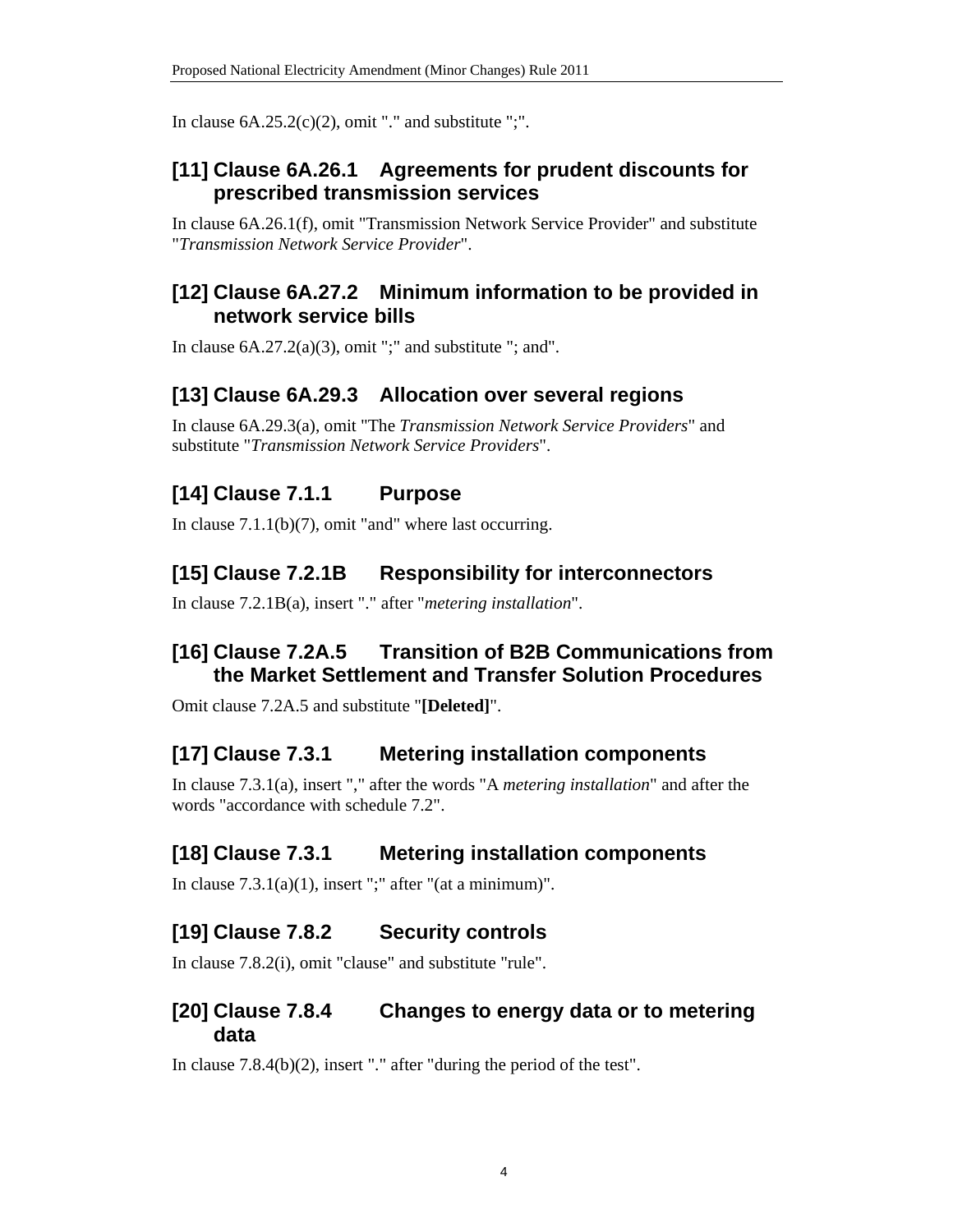#### **[21] Clause 7.9.5 Errors found in metering tests, inspections and audits**

In clause 7.9.5(aa), insert "." after "when the error was detected".

#### **[22] Clause S7.4.4 Capabilities of Metering Providers for metering installations types 5 and 6**

In clause  $S7.4.4(a)$ , omit ";" and substitute ".".

# **[23] Clause S7.6.2 Categories of registration**

In clause S7.6.2, insert "calculated" after "Category 7D (for processing and delivery of".

# **[24] Chapter 8A Participant Derogations**

Omit rules 8A.1, 8A.2, 8A.2A and 8A.13 and substitute "**[Deleted]**" in each case.

# **[25] Clause 9.9.9 Periodic Energy Metering (clause 7.9.3)**

In clause 9.9.9, omit "7.9.3" and substitute "7.11.5(a)".

# **[26] Chapter 9 Jurisdictional Derogations and Transitional Arrangements**

Omit clauses 9.29.1, 9.37.4 and 9.38.3 and substitute "**[Deleted]**".

# **[27] Various Clauses**

In clause 9.34.6(n)(2)(iii) and the definitions of "*ACCC*" and "*AER*" in Chapter 10, omit "*Trade Practices Act 1974* (Cth)" and substitute "*Competition and Consumer Act 2010* (Cth)".

# **[28] Chapter 10 Amended definition**

In Chapter 10, in the definition of "*accumulated energy data*", omit "and the *metering database*" after the words "*metering installation*".

#### **[29] Chapter 10 Amended definition**

In Chapter 10, in the definition of "*approved pass through amount*", omit  $"6.6.1(e)(3)"$  and substitute  $"6.6.1(e)(1)".$ 

# **[30] Chapter 10 Amended definition**

In Chapter 10, omit the title of the definition of "*Business day*" and substitute "*business day*".

# **[31] Chapter 10 Amended definition**